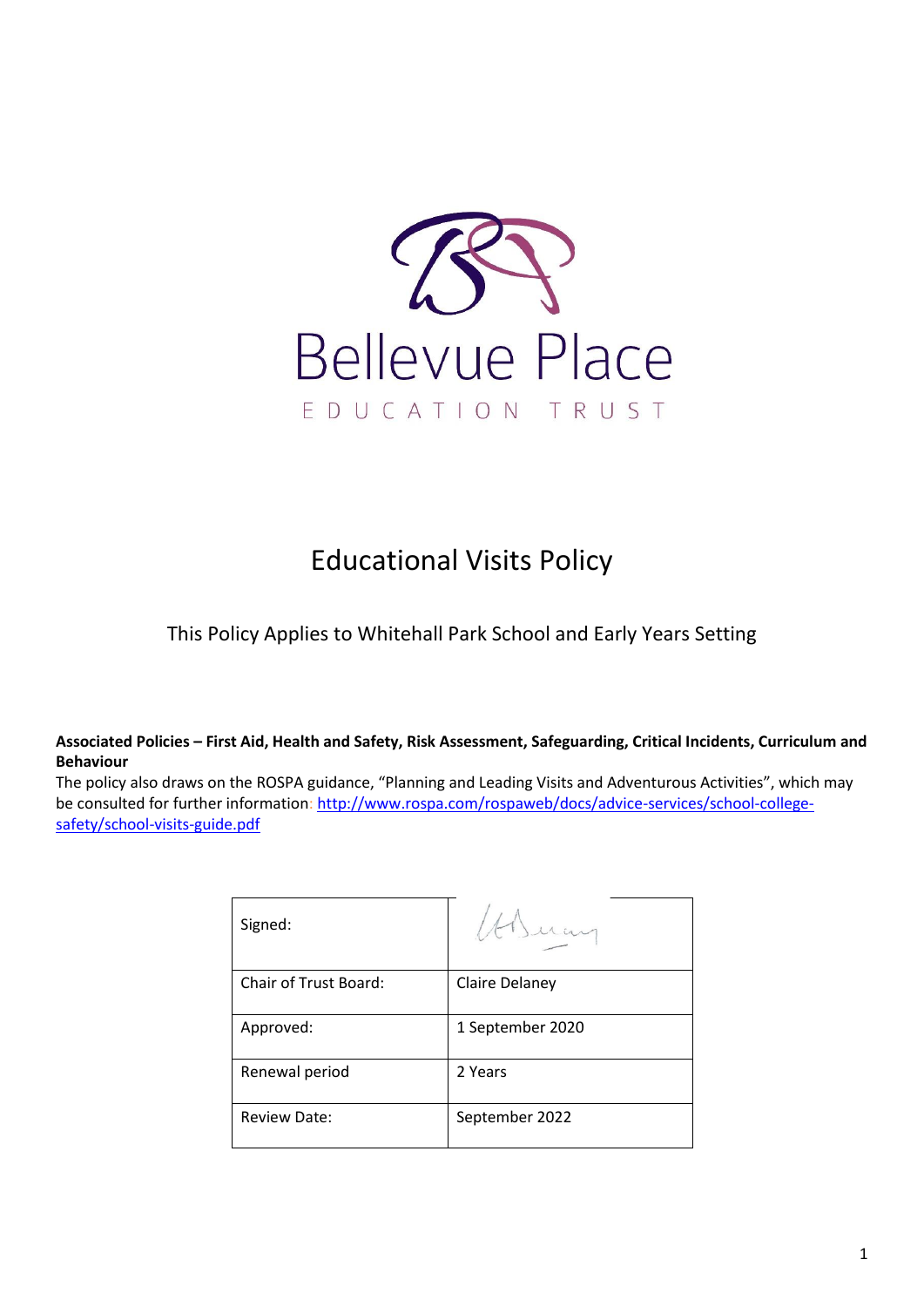## **Contents**

| Appendixes: |  |
|-------------|--|
|             |  |
|             |  |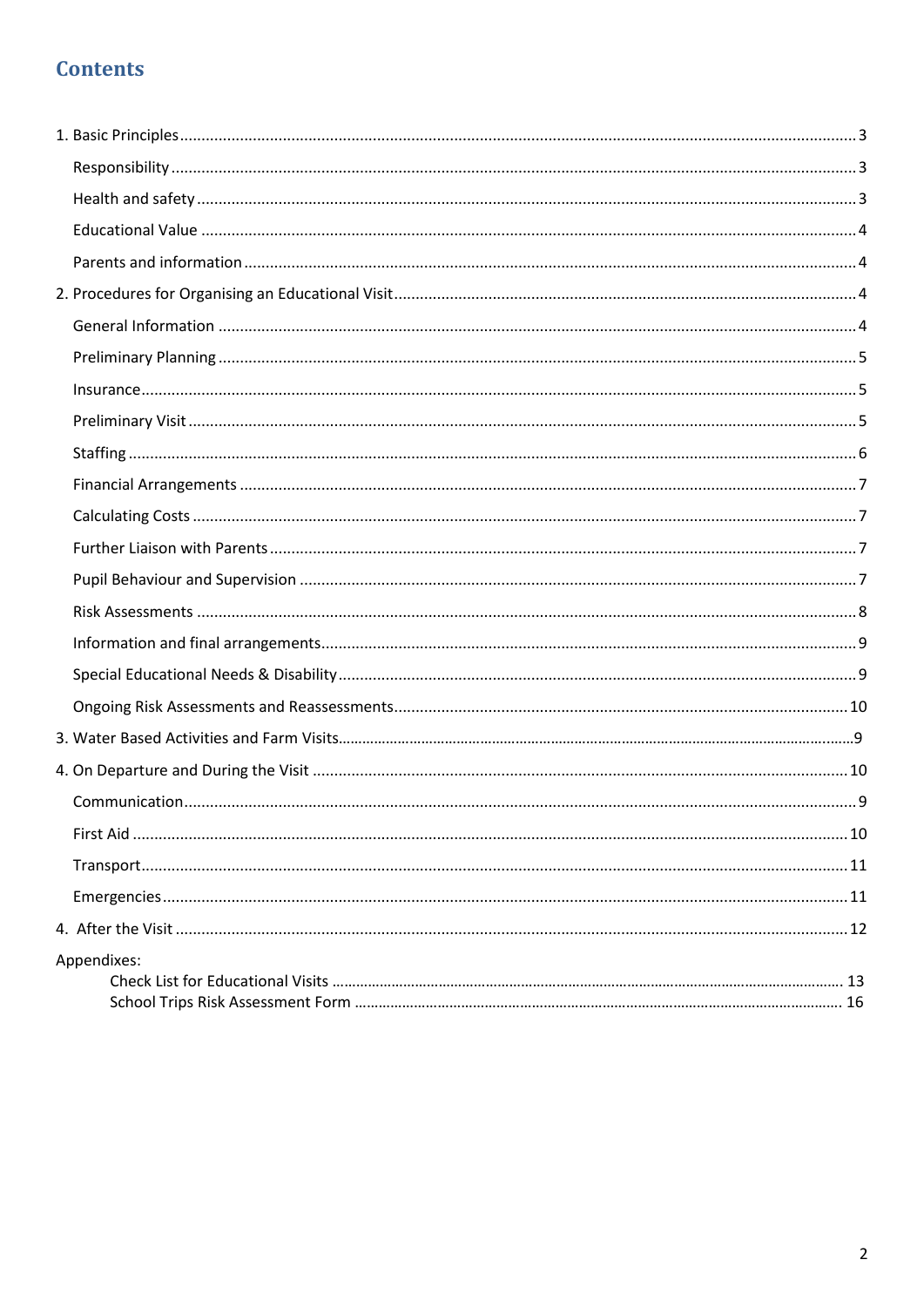#### **Educational Visits Policy**

This policy has due regard to the DfE Guidance, *Health and Safety Advice on Legal Duties and Powers for Local Authorities, Head Teachers, Staff and Governing Bodies.*  It also draws on the previous guidance *Health and Safety of Pupils on Educational Visits* (HASPEV).

At Whitehall Park School, we believe that learning outside the classroom is an essential component of our curriculum. It gives our pupils unique opportunities to develop their resourcefulness and initiative and to spend time together in an informed environment. Each trip is different. Some are directly related to the curriculum, some are designed to promote social awareness, or to enhance physical skills, self- reliance and team working. Others will extend their knowledge of the world. The common factor is that they all make an essential contribution to our pupils' development and education in the broadest sense of the word.

#### **Coronavirus (COVID-19)**

Due to the Coronavirus (COVID-19) outbreak all BPET Schools must adhere to government guidance regarding permissible educational visits. Educational visits should be done in line with protective measures, such as keeping children within their consistent group, and the COVID-secure measures in place at the destination. Schools should undertake full and thorough risk assessments in relation to all educational visits to ensure they can be done safely. As part of this risk assessment, schools will need to consider what control measures need to be used and ensure they are aware of wider advice on visiting indoor and outdoor venues.

#### <span id="page-2-0"></span>**1. Basic Principles**

#### <span id="page-2-1"></span>**Responsibility**

- The Head bears ultimate responsibility in ensuring staff meet the arrangements and follow the guidelines in this policy. The Head will hold the role of nominated contact in the event of an emergency, the Assistant Head will be the second nominated contact in the event of the Head being unavailable.
- The Educational Visits Co-ordinator is responsible for the review of this policy and ensuring that staff are aware of and follow its contents
- Teachers who plan a day or residential visit are designated as the group leader and, as such, have responsibility to make sure the visit is properly organised.
- The group leader is responsible for completing a full risk assessment of the trip. This must be approved by the Headteacher or any members of the SLT team before the trip can go ahead.
- Whitehall Park School *Behaviour Policy* applies to all pupils on off-site visits. The group leader is responsible for good behaviour on all visits.
- The group leader (designated by the Head) will be responsible for co-ordinating and delegating tasks to all staff participating in the visit and sharing with them the details of the risk assessment. They will also give out safeguarding leaflet to all parents volunteering on the trip.
- Staff accompanying children on visits will have appropriately designated responsibilities and a clear itinerary of events.
- The group leader will complete a visit evaluation form after the visit, reporting back to the Head any problems/issues and particular successes. This evaluation must include an assessment of the effectiveness of the Risk Assessment, in order to inform future visits.

#### <span id="page-2-2"></span>**Health and safety**

- Safety is the prime consideration when planning or carrying out a school trip; all appropriate health & safety and child protection procedures must be followed.
- All risks will be assessed and reported prior to the event and any possible measures towards safety and welfare undertaken.
- Staffing will adhere to recommended supervisor: child ratios (see *Educational Visits Procedure Checklist* for details). The group leader will consider whether the nature of the activities requires the normal ratios to be exceeded.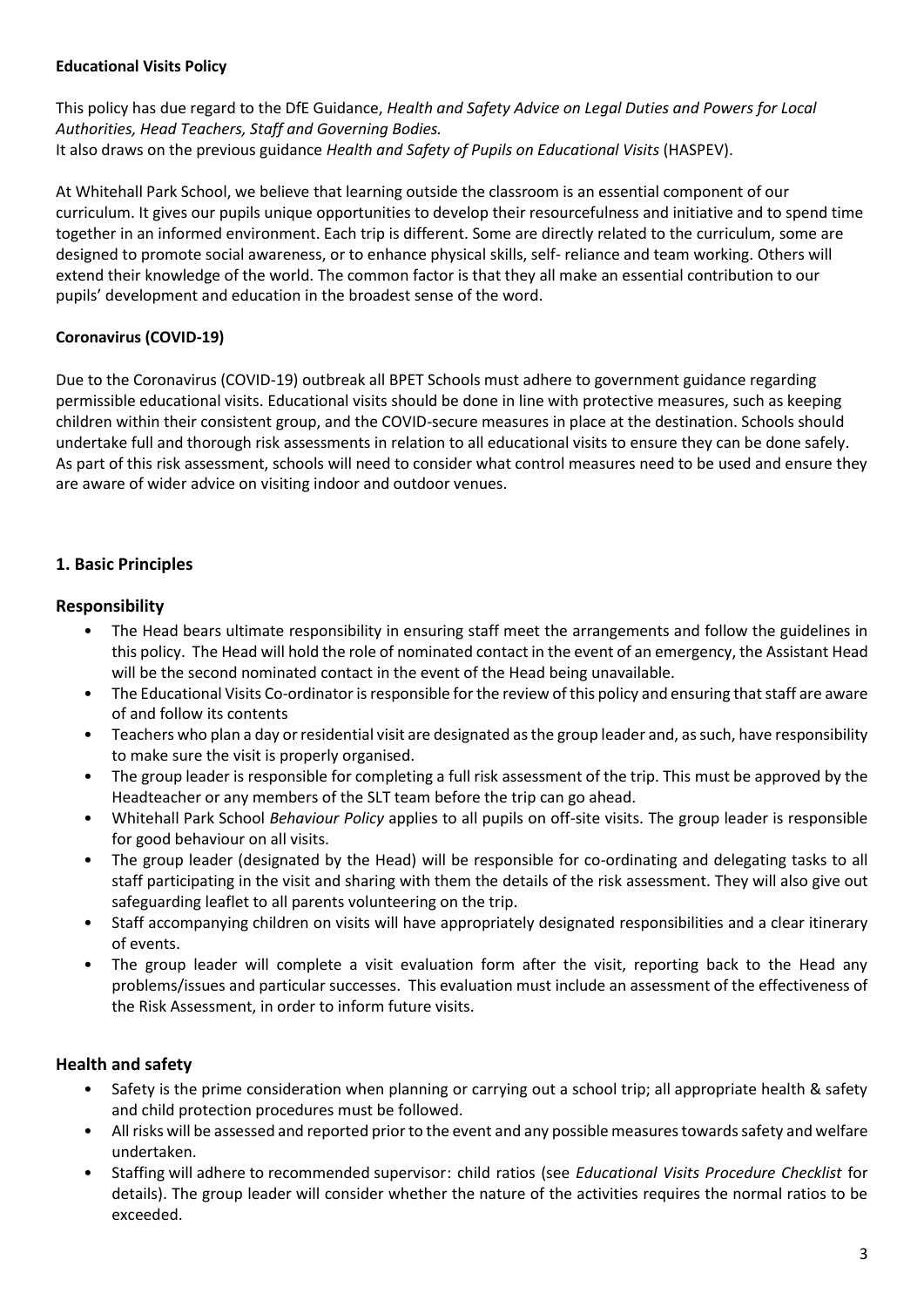- The staffing of every off-site visit must include an adult who has an appropriate first aid qualification. In the case of an off-site visit involving pupils in the EYFS, at least one accompanying adult will hold a current full paediatric first aid qualification.
- Appropriate first aid provision will be available at all stages of the trip.
- Teachers, assistants and volunteers accompanying school trips will be suitably record checked and appropriately trained in procedures.
- All transport arrangement and venues will be checked for suitability and safety beforehand.
- Risk assessments will be completed and approved for all aspects of the trip. At an age appropriate level, pupils should be involved in the assessment and management of the risks for the trips in which they are involved.

#### <span id="page-3-0"></span>**Educational Value**

- For curricular visits, a clear aim and objective must be identified by the group leader and clearly communicated to the other accompanying adults and, as appropriate, the pupils.
- Visits are not taken in isolation. Pupils are well prepared for the visit and, subsequently, put the experience to good effect as a stimulus for work in class.

#### <span id="page-3-1"></span>**Parents and information**

- At the start of each academic year, or on a child's registration at the school, parents are asked to sign a consent form for their child to participate in off-site activities such as visits to local sports amenities, churches and for sports fixtures against other schools. Such events do not then require further parental consent, but are otherwise regulated by this policy. However, parents are entitled information about where their children are during the school day. Therefore, information about an off-site visit should be available to parents, for example in the school calendar, on the website, in a newsletter or in a specific information letter about the trip.
- The exceptions to the procedure for parental consent, above, are when;
	- $\circ$  The trip is planned to extend beyond the normal start or end of the school day
	- o The trip involves an overnight stay, overseas travel or any additional level of risk management
	- o An additional charge is made to parents in relation to the cost of the trip
- Parents will be notified of the details of such school visits in advance and permission for any school trip must be received from parents/guardians in writing prior to the visit date. For trips which require a higher level of risk management, parents must be told where the children will be and of any extra safety measures required.
- Parents will be told specifically if a day visit is planned to involve a return to school after the end of the normal school day. If a trip is planned to return before the end of the school day but is subject to delays, the group leader will contact the Head or school office, who will pass on information to parents via parent mail/email and messages will be published on our social media platforms via our Facebook and Twitter accounts.
- Parents will be required to notify the trip leader of their child's special or medical needs, dietary requirements and of any other considerations affecting the welfare and safety the child and of staff and other pupils.
- <span id="page-3-2"></span>Parents are also asked to sign a consent form for emergency medical treatment.
- For residential visits and trips overseas, the school will hold an information meeting for parents and pupils at the early stages of planning. An information meeting may be held for other visits as appropriate.
- Pupils' emergency contact details, medical information and any other relevant information will be collected prior to the visit. This information will be taken on the visit.
- Costs for visits will be calculated in advance, in line with the school's budget
- Parents will be notified of the cost of the trip well in advance where this is not absorbed by the school. All trips must be paid for prior to departure. Whitehall Park School will not make profit on any curricular-based visits.

#### **2. Procedures for Organising an Educational Visit**

#### <span id="page-3-3"></span>**General Information**

Early planning is essential for any visit. Plans for residential visits and overseas trips are formulated well in advance. All off-site visits and activities must be approved by the Head, who is kept fully informed throughout the planning stages. Residential visits and trips overseas must be authorised by the Proprietor, who must be kept informed of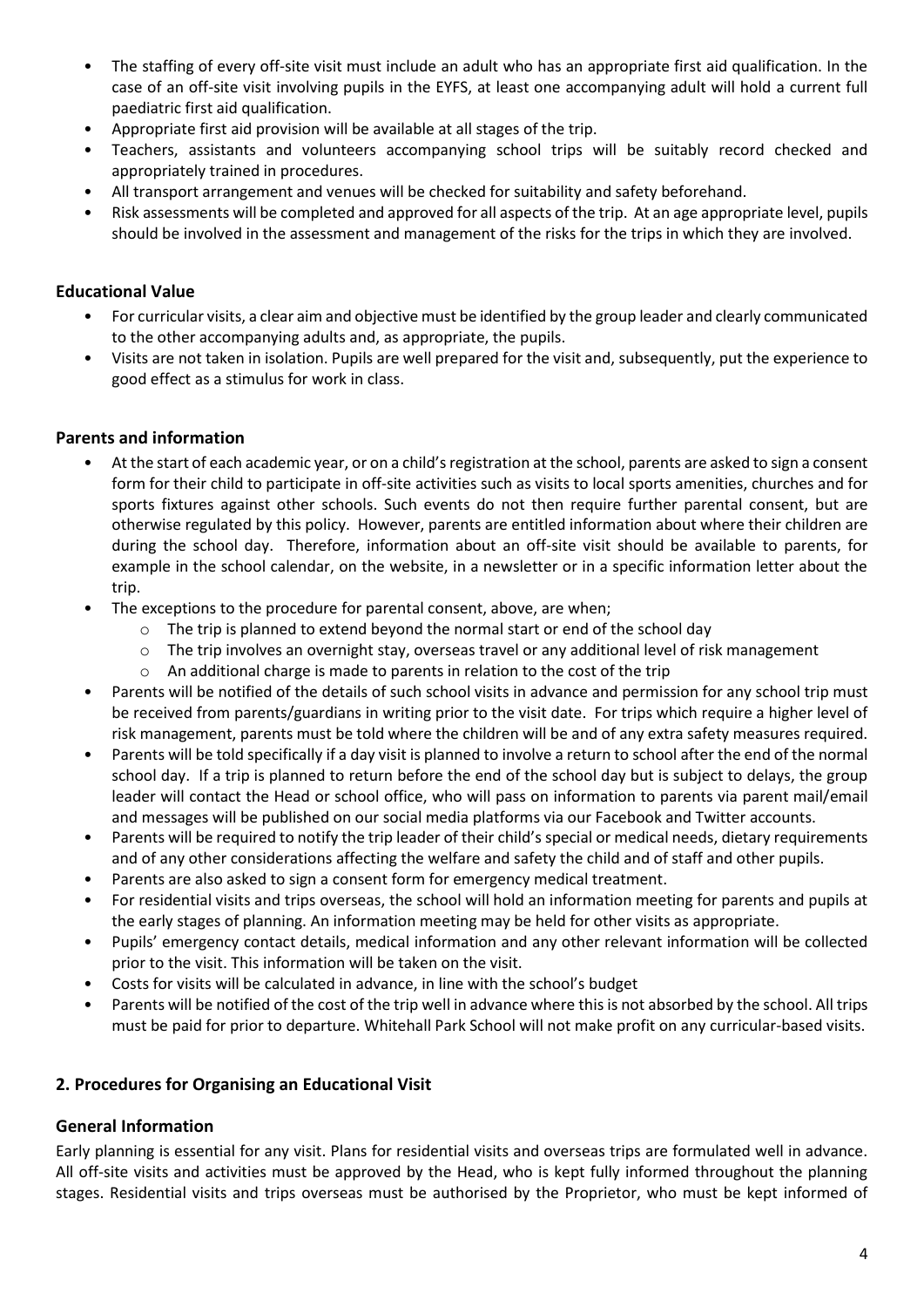progress in planning to facilitate continued approval. Activities of an outdoor pursuit or adventure nature must be within the ability of the children participating and the accompanying staff.

It is advisable to refer to the DFEE Guidance on Health and Safety of Pupils on Educational Visits to support in ensuring all aspects of any trip or visit is carefully planned and undertaken.

#### <span id="page-4-0"></span>**Preliminary Planning**

An outline plan is presented to the Head for approval prior to more detailed plans being made. Once outline permission has been granted and any particular conditions set, one or more meetings of the proposed staff involved will be held to formalise the administration and organisation of the visit. The Risk assessment is discussed and specific duties, and the names of the pupils for whom each person is responsible, are identified if necessary. Discussions will take place with the Head about any other school events or trips which may be occurring at a similar time in order to establish a balance.

Once the trip is approved, parents will normally be informed and provided with as much information as is appropriate. Greater detail will be expected for trips overseas or involving overnight stays. Preparing for such trips will include an information meeting for parents.

The provision of information to parents will normally include the following, as appropriate:

- Information about accommodation
- Itinerary
- Emergency Contacts/Medical Forms
- Staffing/Grouping Details
- Personal Items/luggage and passport/visa requirements
- Insurance Details
- Finance Arrangements
- Spending Money
- Information about the coach company and any other transport arrangements

#### <span id="page-4-1"></span>**Insurance**

• The Headteacher will liaise with the Office Manager to check that insurance cover for all children and adults involved in visits is appropriate. Extra insurance cover may be needed for residential visits, trips abroad and any activities of a hazardous nature. If insurance cover is not provided by the commercial centre or Tour Company, it is arranged by the Office Manager and added to the cost of the visit. All parties are provided with precise details of the insurance policy, so that there is no doubt about the cover and, in particular, what eventualities fall outside such cover. In the event the Headteacher and Office Manager are unsure if a trip is covered by normal school insurance provision, they should contact the Finance Team at Bellevue Place Education Trust to establish if this is the case. (NB Insurance provided to the Trust currently excludes Overseas Travel – which will include winter sports; and Cultural Assets cover – which will include a free evaluation service as part of the RPA).

#### <span id="page-4-2"></span>**Preliminary Visit**

Pupil to staff ratios for school trips are not prescribed in law. Those planning trips, on the basis of risk assessment, should decide the ratios, taking into account the activity to be undertaken and the age and maturity of the pupils. Responsibility lies with the Head to judge whether appropriate factors have been taken into account and ratios calculated accordingly. The group leader will liaise with the Head to ensure that the adult: pupil ratios for the visit are appropriate. These will take account of:

- Appropriate legislation, including statutory ratios for EYFS
- The ages, gender and ability of the children involved
- The number of pupils involved
- Pupils' special or medical needs
- Pupils' previous experiences of being away from school/home and of the activities involved
- The degree of responsibility and discipline shown by the group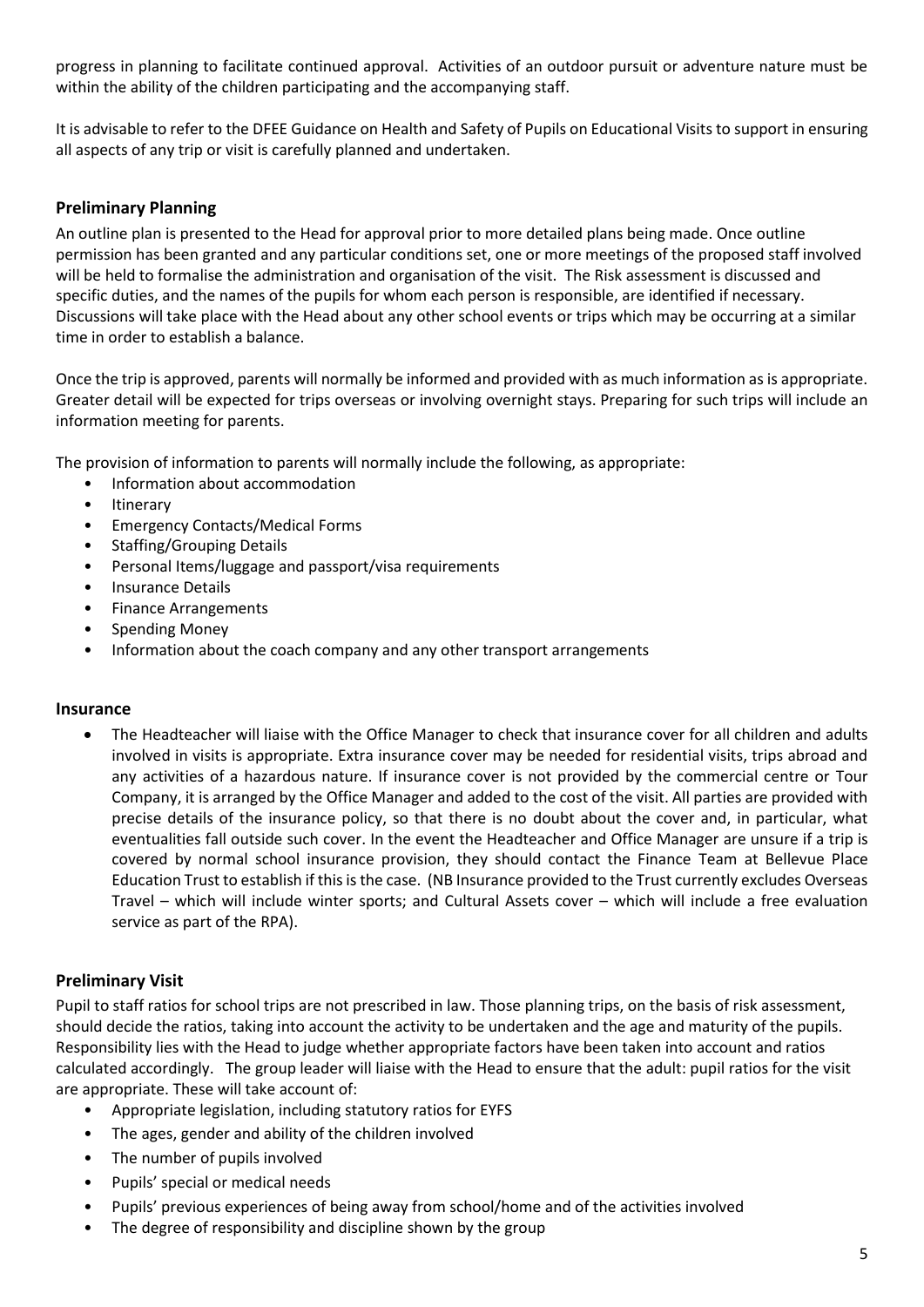- The type of visit and whether the nature of the activity and/or the pupils involved require the ratio to be exceeded.
- The level of risk
- The location and travel arrangements
- The session time and day
- The experience, training and quality of the staff and other adults available (e.g. if swimming is involved should one of the adults in attendance be a qualified lifesaver?).
- Requirements of the organisation or location to be visited
- The availability of a qualified First Aider
- The past experience of organising visits of the same or similar nature

If the pupils have special educational needs, there should be a higher staff/adult to pupil ratio as an extremely high level of care and wider safety margins are necessary.

The list above is based on the ROSPA guidance "Planning and Leading Visits and Adventurous Activities"

#### **Adult: child ratios for excursions**

Normal minimum guidelines, as a starting point to take into consideration the bulleted list above are in the table below.

| Ages             | <b>Ratios</b>          | <b>Notes</b>                                                                                                                                                                                                                        |
|------------------|------------------------|-------------------------------------------------------------------------------------------------------------------------------------------------------------------------------------------------------------------------------------|
| Children under 2 | 1 adult:3 children     | refer to EYFS framework for associated qualifications requirements                                                                                                                                                                  |
| 2 to 3 year olds | 1 adult:4 children     |                                                                                                                                                                                                                                     |
| 3 to 4 year olds | 1 adult:6-8 children   | refer to EYFS framework for associated qualifications requirements                                                                                                                                                                  |
| Reception        | 1 adult:6-8 children   | This is the minimum requirement if the children are not with a<br>qualified teacher. Nevertheless, given the age of the children, it is<br>likely that a risk assessment would determine a stronger ratio for an<br>off-site visit. |
| Year 1           | 1 adult:6-8 children   |                                                                                                                                                                                                                                     |
| Years 2-3        | 1 adult:8-10 children  |                                                                                                                                                                                                                                     |
| Years 4-6        | 1 adult:10-15 children |                                                                                                                                                                                                                                     |
| Year 7 and above | 1 adult:15-20 children |                                                                                                                                                                                                                                     |
| Trips abroad     | 1 adult:8 children     | Unless a stronger ratio is determined by the age groups above                                                                                                                                                                       |

#### **EYFS minimum requirements and basic guidelines for other age groups**

In normal circumstances, all adults accompanying a visit will have enhanced DBS clearance. If an adult does not have such clearance, his or her participation must be approved by the Headteacher following a risk assessment. In such situations, the group leader must make necessary arrangements so that the adult does not have any unsupervised access to the children. In all trips involving an overnight stay all adults must have enhanced DBS clearance. An overnight stay is defined as extending into the hours between 2am and 6am. Any adult on a trip with EYFS children who does not have enhanced clearance must not be unsupervised with the children and must not engage in personal care.

For visits which involve children working with staff at another venue or organisation, the group leader must obtain written confirmation from the organisation that it has undertaken all appropriate checks on its staff and that they are appropriately qualified and suitable to work with children. The centre may make a statement to this effect in its publicity materials.

When planning an activity involving caving, climbing, trekking, skiing or water sports, the group leader must check that the provider holds a licence as required by the Adventure Activities Licensing Regulations 2004 (for England, Scotland and Wales).

On trips involving both boys and girls, the staff must include both men and women. The Headteacher has the discretion to waive this requirement in the case of the youngest pupils, depending on the nature of the trip. Staffing must be appropriate, in terms of ratios and qualifications, to cope with any child on the trip with special or individual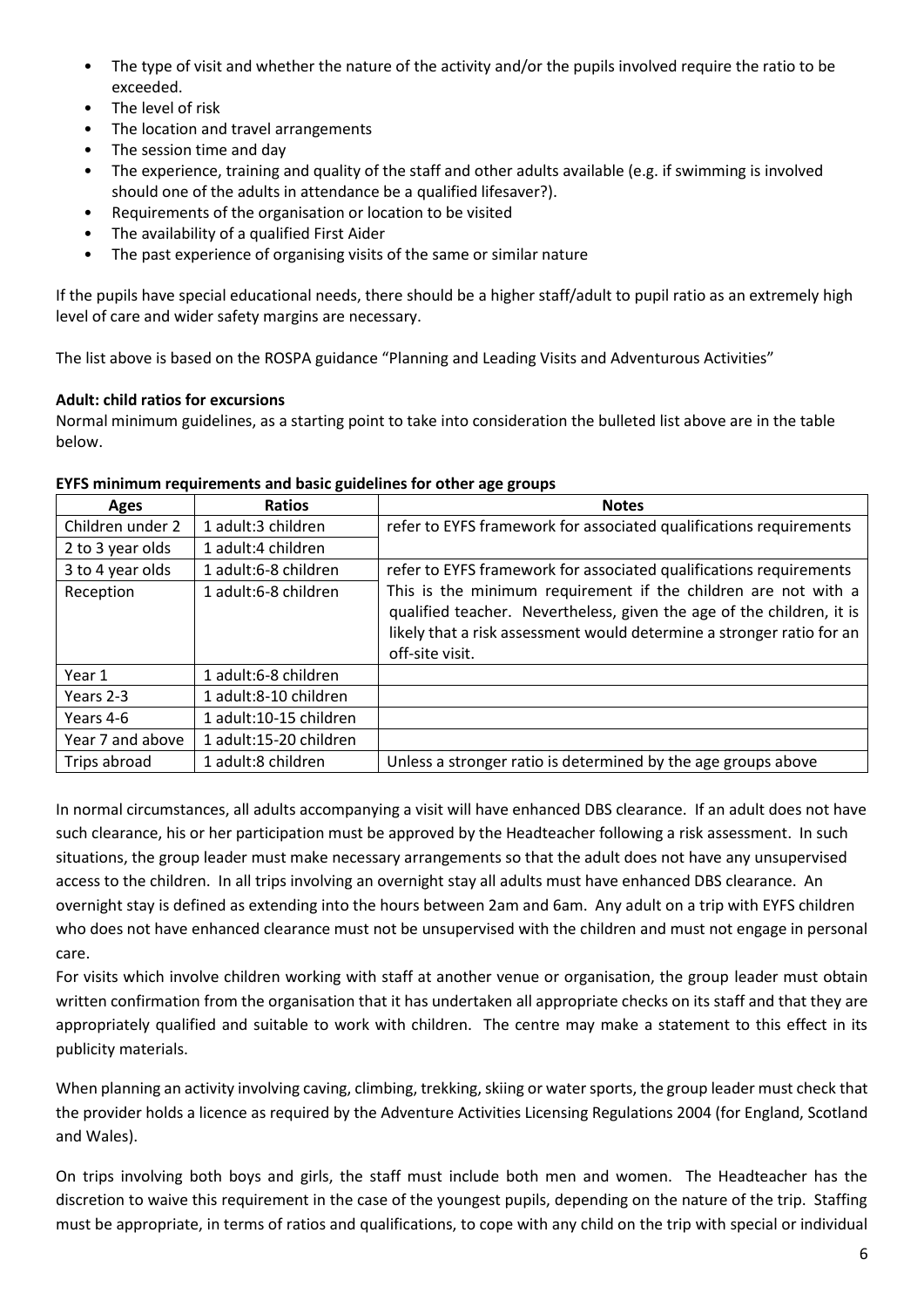medical needs.

The group leader should liaise with the EVC/Headteacher to discuss cover arrangements back at school as necessary for all adults involved in the visit; classes to be covered in the absence of staff, work set, duties needing cover etc.

#### <span id="page-6-0"></span>**Financial Arrangements**

Records of all payments by individual pupils are kept by the leader and Office Manager. At the Office Manager's discretion, residential visit payments may be made in stages. All payments should be made by cheque or bank transfer. Payment by the school in advance for trip costs will be made by the Office Manager. For payments and other sundry expenses during the visit, including, if appropriate, issuing of pocket money, the group leader should make appropriate arrangements with the Office Manager. Similarly, the group leader should liaise with the Office Manager when foreign currency is required. The group leader must ensure maximum security for money, passports and other valuable documents before and throughout the visit.

#### <span id="page-6-1"></span>**Calculating Costs**

Factors to be taken into account in calculating the cost of the trip include:

- travel, transport and parking
- entrance fees for staff and pupils
- hire of equipment (for activities)
- insurance
- preliminary visits
- extra staffing and supply cover at school
- meals
- materials
- rewards, incentives, prizes for pupils' work, conduct etc.
- spending money
- contingency fund

#### <span id="page-6-2"></span>**Further Liaison with Parents**

<span id="page-6-3"></span>Except for routine off-site activities with a low level of risk, such as waling to the church for a carol service rehearsal, or a weekly trip to local sports facilities, it is imperative that parents are given full and complete written details regarding the organisation and administration of a visit. This will normally include:

- activities and venues
- specialist equipment and/or clothing necessary for activities
- packed meal requirements
- teachers/leaders, their experience and expertise when required
- total costs and methods for payment
- insurance cover, including medical cover and exemptions
- passport requirements, if any

A signed parental medical consent form must be obtained for each participating pupil, agreeing to emergency treatment and medication to be given if needed and for staff to act in loco parentis.

#### **Pupil Behaviour and Supervision**

Pupils should be well prepared for the visit. They must understand behaviour expectations and rules to be followed ahead of leaving. The group leader has responsibility for the good conduct of pupils on the trip. All accompanying adults have a duty of care. Teachers should be briefed that they are in loco parentis at all times on the visit and thus are legally responsible for the well-being and safety of the children and also for their behaviour, which should be impeccable at all times.

Children should never be on their own, but always remain in a group, and must be supervised by an adult at all times. Groups and their leaders should be decided in advance and well publicised.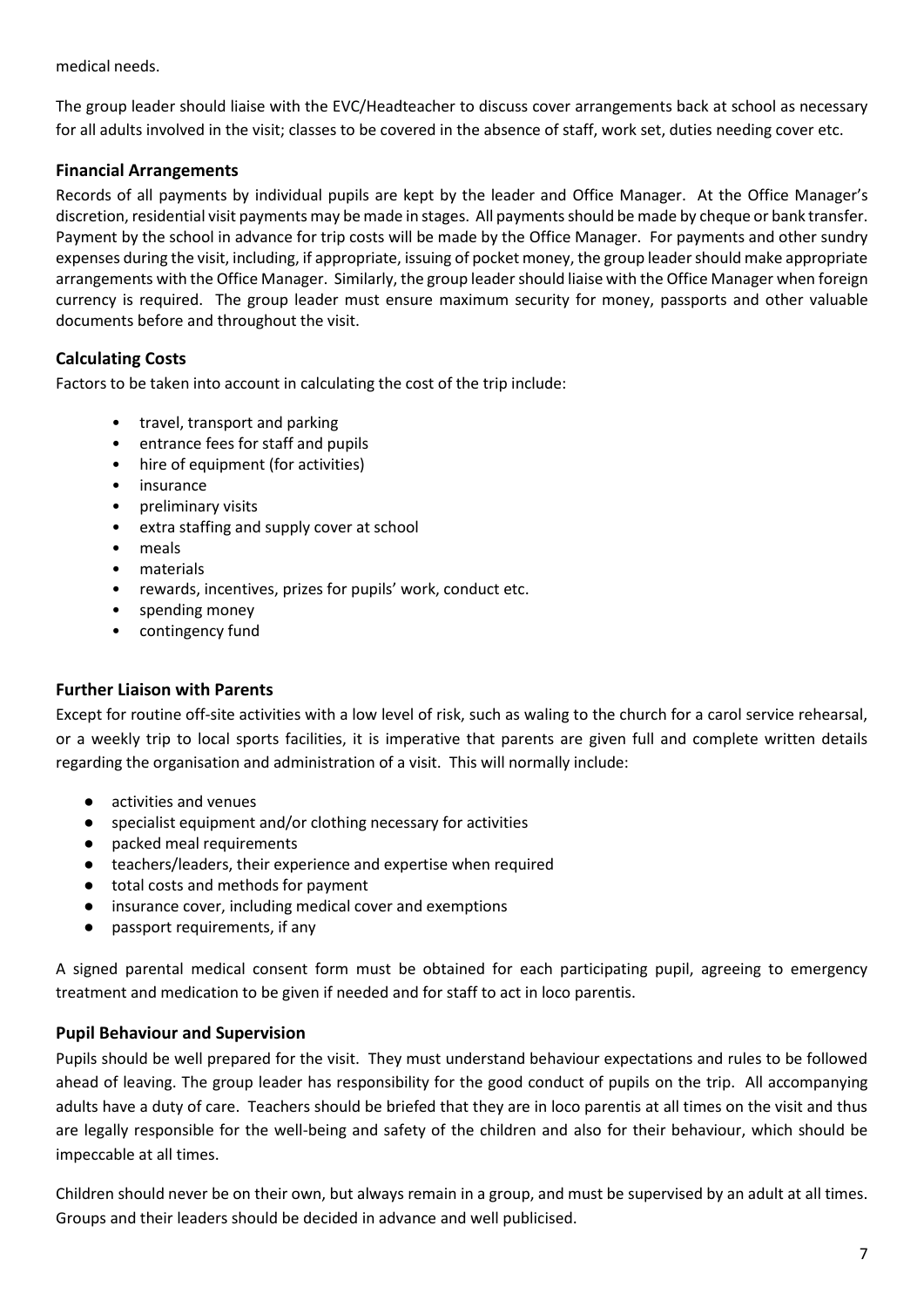If children are walking it is important to ensure that there is clear agreement for the safety arrangements when crossing roads. Two adults must be available to stop traffic if there are no lights or crossing available. A teacher should be in charge of crossing the children over the road and children should be told to wait at any appropriate point until all the children have crossed safely.

On residential visits, close supervision of the pupils in the hostel, centre or hotel during the night must be maintained. Adults' rooms must be located in close proximity to the children's rooms. Staff should be allocated "on call" responsibilities on a rota basis and those adults should refrain from the consumption of alcohol in order to be able to perform their duties properly in the case of an emergency.

#### <span id="page-7-0"></span>**Homestays and host families**

The school may make arrangements for children to stay with host families, either in the UK or abroad, for example, as part of an exchange visit or sports tour. Such activities can benefit learning across a range of subjects. In particular, foreign visits can enrich the languages curriculum and provide exciting opportunities for pupils to develop their confidence and expertise in the use of other languages. In such circumstances, the school must be mindful of its duty to safeguard children and promote their welfare. The school must consider how best to minimise the risk of harm to children involved in such a homestay arrangement. KCSIE 2020 notes that, where a school organises for children to stay in homestays, the adults taking responsibility for hosting the children will be in regulated activity and the school has a responsibility, as provider, to undertake DBS checks with barred list information. This applies both to the school's own pupils for whom it arranges homestays and also to visiting pupils on an exchange, for example, hosted by the school's own parents. If the homestay is organised by the child's parents, this would be a private arrangement and the school is not the regulated activity provider, so does not need to conduct DBS checks. The school is free to make its own assessment as to whether other persons over 16 living in the household where the child is being hosted should be checked.

It is not possible for the school to obtain criminality information from the DBS about adults who provide homestays abroad. In these circumstances, the school must liaise with the partner school abroad to establish a shared understanding of, and agreement to the arrangements in place for the visit. The staff responsible must use professional judgement to satisfy themselves that arrangements are sufficient to safeguard effectively every child involved. The school is free to decide whether it is necessary to contact the relevant foreign embassy or High Commission of the country in question to discuss what checks may be possible in respect of those providing homestay outside of the UK.

For further information, refer to Annex E of KCSIE 2020.

#### **Risk Assessments**

The school's arrangements for risk assessments on off-site visits are as follows:

For the peace of mind of all staff involved, and that of the school management, trips and visits will only be approved after an assessment of the risks involved has been carried out.

Risk assessment is the normal day to day activity which we undertake without conscious effort, such as crossing roads, driving etc. The risk assessment forms enable the group leader to apply the same thought processes to the trip being planned. What is required is an understanding of the potential risks involved and the actions required to minimise those risks. Completing the forms will better enable the school to safeguard the children, thus giving the group leader peace of mind. If you, as group leader, feel unsure about anything, please ask. Training is provided to staff who organise visits, both at induction and subsequently, often initially in a "mentoring" capacity, to enable them to prepare effective risk assessments for the trips they organise.

The group leader will prepare written risk assessments for individual visits and activities. The given proforma, and the bank of risk assessments for repeated activities (travelling by public transport, crossing the road, escorting children along a footpath at a roadside etc.) are available from the school office should help group leaders to consider the 'risk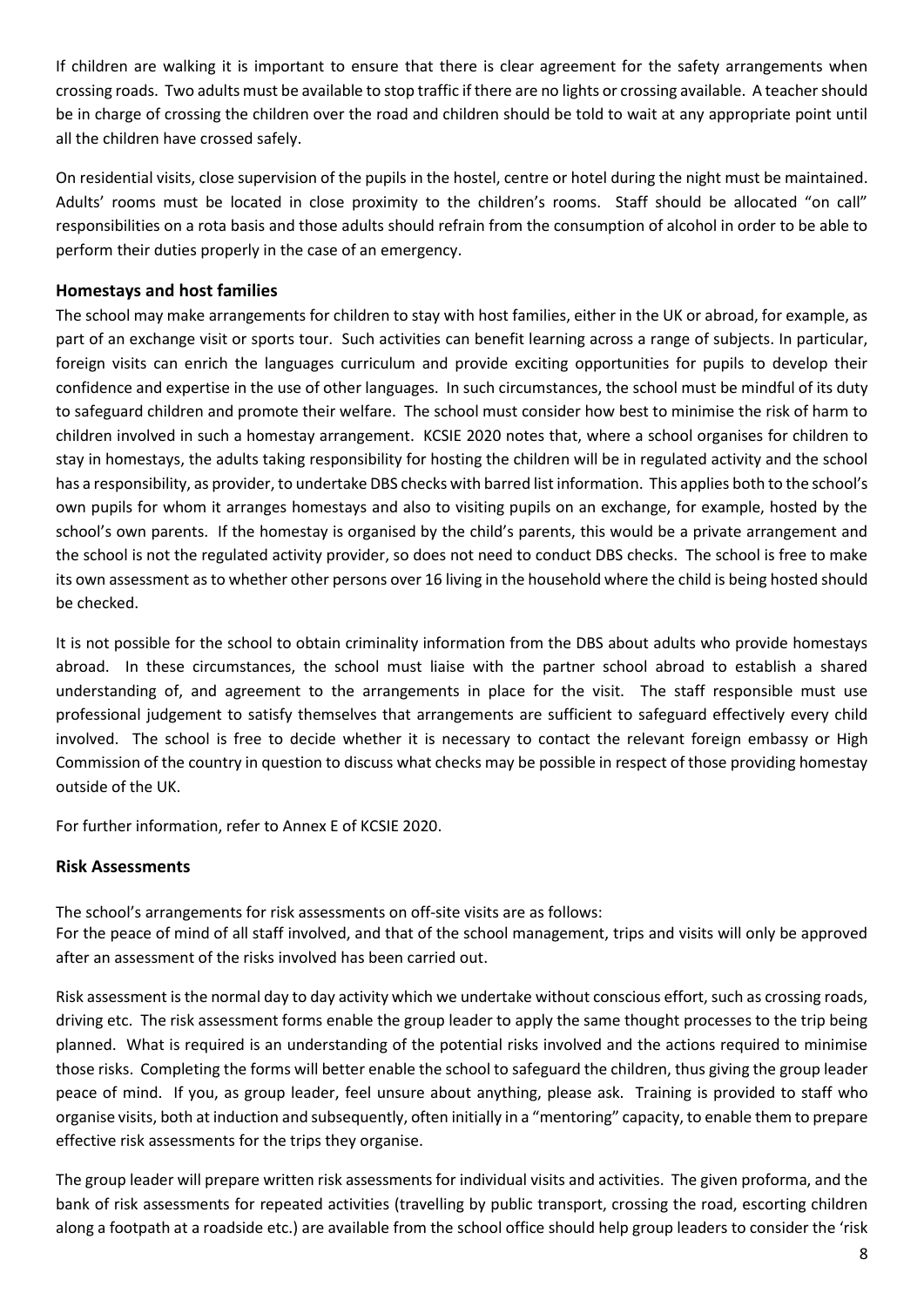factor and plan contingency measures to prevent or deal with such eventualities. (Where necessary, staff training will be provided). Staff should also refer to the school's risk assessment policy.

Final authorisation for each visit will be made by the Educational Visits Co-ordinator in conjunction with the Headteacher and only then if s/he is satisfied that an adequate risk assessment has been carried out.

In order that the safety of pupils and staff can be as thorough as possible, the following time scales must be adhered to (ensure the Checklist at the end of this policy is completed to support the appropriate planning and health and safety of the trip)

**At least 1 week prior to the trip;** Risk Assessments, including those from the place to visited, handed to the Head with a completed Off Site Visits Form, list of pupils involved, details of any particular requirements for pupils with special or medical needs, parental consent forms and all letters sent to parents. This will form part of the information file detailed under "information and final arrangements" below.

In the event of consent forms not being returned by the specified time, the pupil will not be allowed to travel.

**At least 3 days before the trip***:* The risk assessments and forms noted above, having been checked and signed by the Head should be copied for the staff on the trip and the school office.

In the case of residential visits and trips taking place outside term time, these should also be copied to the nominated contact at school (if this is not the Headteacher). Staff on the trip (excluding the Leader who should be in possession of them all) need only the consent forms of the children in their care for the trip.

It is the responsibility of the group leader to check that all the consent forms and medical details for each child have been successfully collected by the deadline. It is the responsibility of the Headteacher to give final consent to the trip going ahead after reading the Risk Assessment.

If there are any worries or uncertainties, the group leader should always ask the Headteacher or any SLT members for help.

#### <span id="page-8-0"></span>**Information and final arrangements**

Final details of the visit, including the final version of the risk assessment, must be submitted to the Head for approval one week before the visit. This information will be retained for future reference. The group leader holds the same information for the duration of the visit and checks immediately prior to departure for any late changes, for example due to pupil illness or absence. Such changes are noted and an amended copy submitted to the Headteacher. As a minimum, the information should include details of:

- itinerary
- contact points
- pupils' and staff emergency contacts
- contact information for staff while on the trip
- copies of Parental Medical Consent Forms
- specific information about any children with individual special or medical needs, including their medical plans as appropriate
- copies of any insurance documents, contracts, etc.
- emergency procedures, including the school's critical incident policy
- risk assessments

#### <span id="page-8-1"></span>**Special Educational Needs & Disability**

The SENCO/Headteacher and trip leader will ensure that all reasonably practicable efforts have been made during the course of risk assessment to include disabled pupils in educational visits. This will usually entail discussion with the pupil, parents, group leader and other supervisors, the manager of the venue to be visited, the tour operator etc.

It may be necessary to have additional safety measures for children with special educational needs and all staff supervising should be aware of these measures.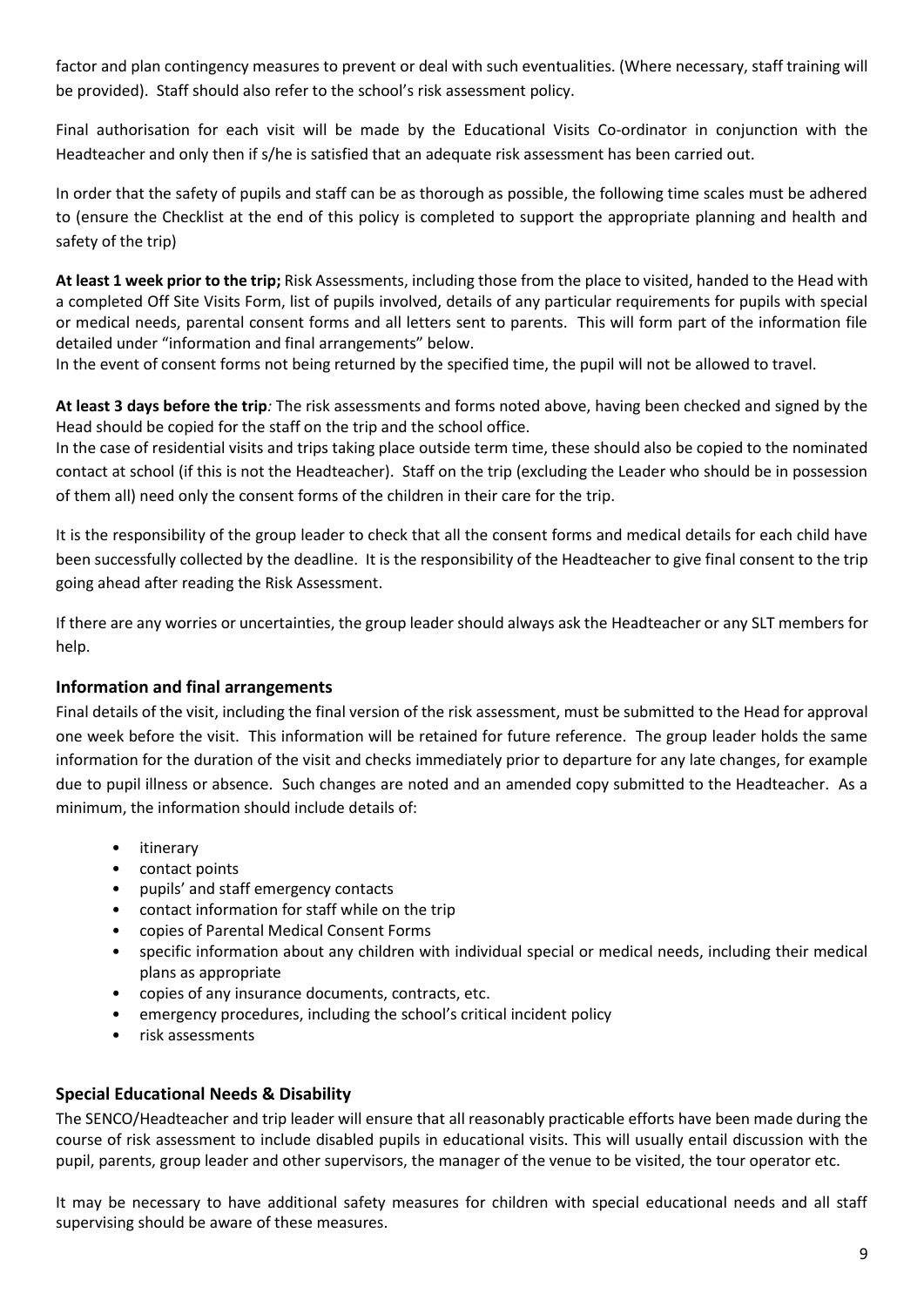#### <span id="page-9-0"></span>**Ongoing Risk Assessments and Reassessments**

The group leader, or other adults with responsibility, should reassess risks while the visit is taking place. Ongoing risk assessments normally consist of judgements and decisions made as the need arises. They should be informed by the site specific risk assessments and take account of local expertise on: e.g. tides, potential for flooding etc. They are not usually recorded until after the visit and should be reviewed to inform future planning. Examples of the need for ongoing risk assessment:

- Changing weather, tiredness or illness within the group, behaviour, issues with other groups at same venue etc. Control measures may include deciding to change to the pre-assessed plan B or swapping activities on the itinerary so that the activity can be carried out on a different day
- Emergencies. Control measures would include establishing the nature and extent of the emergency as quickly as possible; ensuring that all the group are safe and looked after; establishing whether anyone has been hurt and getting immediate medical attention for them; ensuring that all group members who need to know are aware of the incident and that all group members are following the emergency procedures; ensuring that if a teacher accompanies casualties to hospital, the rest of the group are adequately supervised at all times and kept together; and informing the emergency contact in the school
- Group leaders are always in charge. They should trust their own knowledge of pupils and use their own professional judgement. This may include challenging an activity leader where the group leader's knowledge of the group is superior, or intervening to prompt a change of plan, including stopping an activity if it has become too hazardous

#### <span id="page-9-1"></span>**3. Water Based Activities and Farm Visits**

All water based activities MUST be agreed with the EVC. Local Authority or other relevant guidance on the use of swimming or wading pools should be followed.

Great care should be taken on any visits to farms. Refer to page 33 of DFEE Guidance on Health and Safety of Pupils on Educational Visits.

#### **4. On Departure and During the Visit**

#### <span id="page-9-2"></span>**Communication**

The group leader must take a working mobile phone (usually a school mobile phone) and must ensure that the school has all the necessary contact information for each stage of the trip.

In advance of the trip, pupils should be given clear safety instructions based upon the nature of the activities and the associated risks.

#### <span id="page-9-3"></span>**First Aid**

All accompanying adults must be familiar with the school's first aid and medication policy, a copy of which should be included in the group leader's information file.

On departure the group leader must collect the First Aid kit(s) for school visits from the office. This must be returned to the office after the visit together with details of any items used.

The group leader must also ensure that any special medical equipment or medication to meet individual pupil needs, such as inhalers, Epi-pens, etc, are taken on the trip. Where specialist knowledge or training is required for the administration of medication, the staffing of the trip must ensure that this expertise is available.

The regulations for the reporting of accidents (RIDDOR) apply to educational visits and can be found in the school's first aid and medication policy. Other accidents which may occur, but which fall short of the threshold for RIDDOR reporting, must be reported and recorded in accordance with the school's normal procedures.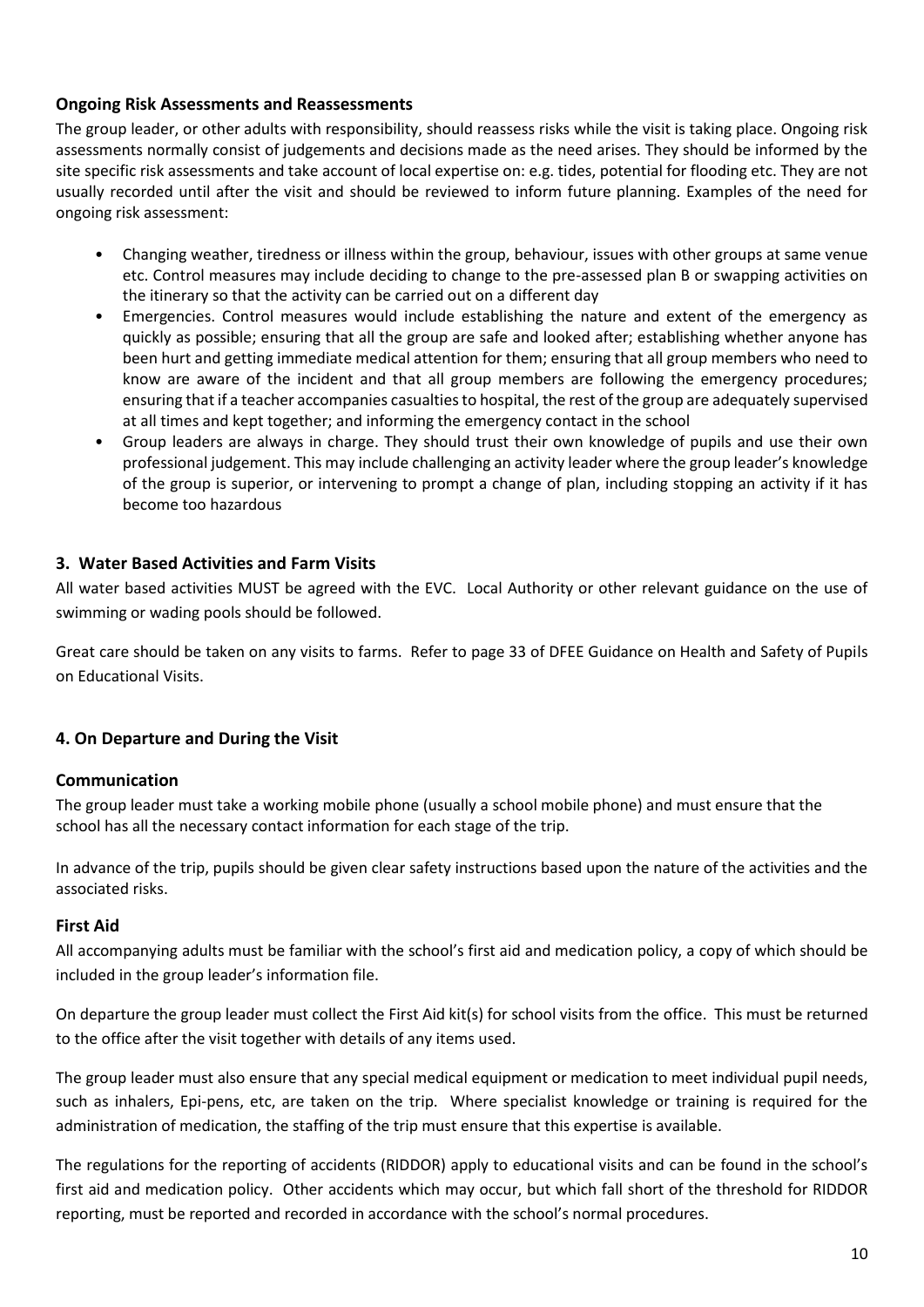When the trip involves the use of a venue which provides first aid facilities, the group leader must ensure that all adults are aware of the arrangements and the location of first aid points.

In the event of a minor incident

- organise first aid treatment so that a member of staff stays with the pupil
- call for help if necessary
- see that the remainder of the group is safe
- telephone the nominated school contact number

#### <span id="page-10-0"></span>**Transport**

It is the school's policy that only coaches with seat belts are booked. Vehicles used should comply with the current requirements on seat belts. All seats should be forward facing and seat restraints should comply with legal requirements. Occasionally a trip may be organised to a country where legislation does not require coaches to be fitted with seatbelts and such a coach may not be available. In such circumstances the group leader must endeavour to book a coach fitted with seat belts and must do everything possible to ensure the safety of staff and pupils. Parents must be made aware of such circumstances.

#### **Supervision on Transport**

- At least two members of staff should supervise the pupils getting on and off the coach one on the coach and one by the steps.
- A roll call must be taken at regular intervals, including each occasion when pupils embark and disembark.
- Pupils should not sit on the first two seats facing the front window or next to the emergency exit.
- Staff should sit at intervals spaced through the coach to ensure proper supervision
- All pupils must be settled before setting off and must wear their seat belts throughout the journey, unless told to remove them in an emergency.
- The group leader should delegate an adult to check for lost property and litter when the group leaves the coach.

At least one qualified teacher should be on each coach or minibus and have a mobile phone with them.

#### <span id="page-10-1"></span>**Other Transport:**

- If school staff use their own cars to transport children they must have appropriate car insurance. Staff concerned must liaise with the Office Manager to establish whether such transportation is covered by the school's or their own insurance. If the latter, documentary proof must be provided to the Office Manager. Specific written permission must be obtained from parents. Other than in exceptional circumstances, a teacher should never use his or her own car to transport a single pupil. Any staff use of their own cars must be consistent with the safeguarding policy and, in particular, the staff code of conduct.
- If parents are transporting children, their cars should be fully insured; relevant legislation relating to pupils sitting in the front and the use of booster seats must be followed. Seatbelts must be worn. Specific written permission must be obtained from parents and documentary proof of insurance must be provided to the Office Manager.
- Parents should be fully informed of the time and place to collect the children.
- A staff mobile phone should be taken to the event in case of emergency.
- It is the responsibility of the group leader to look after pupils not collected after a visit. The pupils must not be left unsupervised and appropriate efforts should be made to contact parents if no information has been received about their late arrival. Reference should be made to the school's policy for the failure of a parent to collect a child.
- For transport by other means (train, ferry, aeroplane etc.) detailed risk assessments must be included in the overall risk assessment for the trip.
- Further information and a link to the DfE guidance on requirements for driving minibuses can be found in the health and safety policy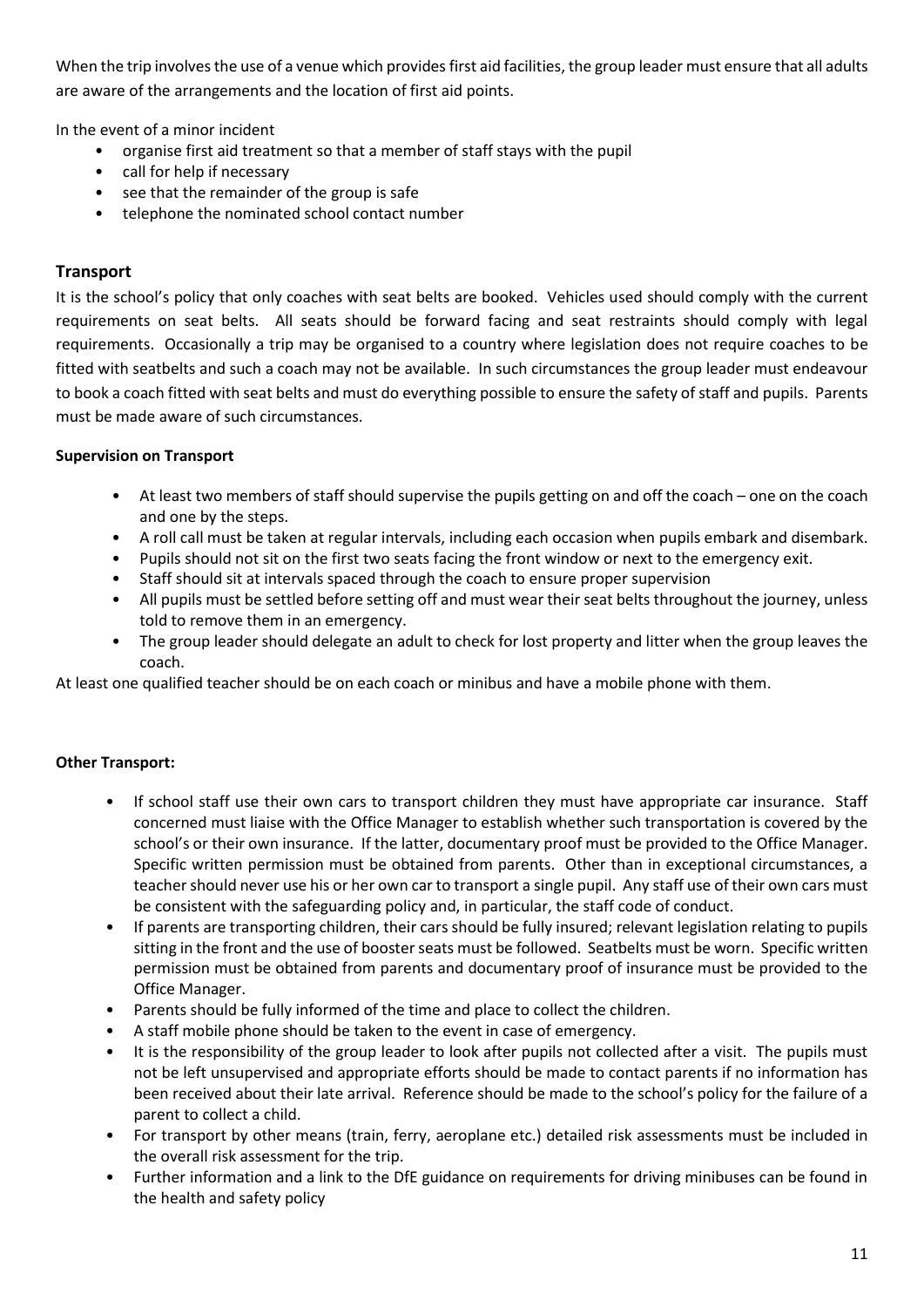#### **Emergencies**

Despite the best planning and organisation, emergencies that require immediate response by the leaders sometimes occur. Whilst still controlling and supervising the rest of the group, leaders should contact the appropriate emergency/rescue service immediately. The Headteacher and Educational Visits Coordinator should be contacted as soon as possible.

#### **Emergency Procedures**

If an accident or other emergency occurs, the group leader or supervisor should do the following:

- 1. Assess the situation.
- 2. Safeguard the uninjured members of the group.
- 3. If there are injuries, establish immediately the names of the injured people and the extent of their injuries.
- 4. Attend to the casualty/ies, liaising with the group's trained first aider.
- 5. Inform the emergency services, and everyone who needs to know, about the accident.
- 6. Follow the school's first aid and medication policy as appropriate including, when possible, the procedures for recording the accident and contacting parents.
- 7. Notify the police if necessary.
- 8. Share the problem; advise all other group staff that the accident/emergency procedure is in operation. Make sure every member of the group is accounted for.
- 9. Ensure that the injured are accompanied to hospital, preferably by an adult whom they know.
- 10. Ensure that the rest of the group understands what has happened, is adequately supervised and kept together.
- 11. Inform Headteacher and Educational Visits Coordinator and pass on all the details, including names of casualties, their injuries, action taken and names of others involved. If abroad, contact the British Embassy/Consulate, if advisable.
- 12. Notify insurers, especially if medical assistance is required.
- 13. Notify tour operator.
- 14. Ascertain telephone number for future calls.
- 15. As soon as possible, write down accurately relevant facts and witness details.
- 16. Preserve any vital evidence.
- 17. Keep a written account of subsequent events, times and contacts after the incident.
- 18. Complete accident forms.
- 19. No-one in the group should speak to the media. All media enquiries should be politely referred to the Headteacher.
- 20. No-one in the group should discuss legal liabilities with other parties.
- 21. As soon as possible, liaise with the school's appointed lead first aider to fulfil the school's legal requirements in relation to reporting of accidents (RIDDOR).
- <span id="page-11-0"></span>22. Refer also to the Critical Incident Policy, which should be included in the documentation taken on the trip.

#### **4. After the Visit**

After the visit the group leader must complete a visit evaluation form, which is submitted to the Headteacher and Educational Visits Coordinator. The views of other adults accompanying the visit should be taken into account. This should identify any area for improvement, including the guidance on organising trips, and should also highlight the successes of the trip.

The risk assessment for the visit should be reviewed to enable any necessary improvements to be made for future visits. Where relevant, the experience of the trip should be used to improve the school's bank of generic risk assessments.

It is expected that the majority of trips are organised to stimulate and motivate pupils in aspects of the curriculum. Follow-up classwork should therefore be undertaken.

It may also be appropriate to organise an assembly or a meeting for parents after the trip enabling the pupils to share their experiences and their follow-up work and for photography and video footage to be displayed.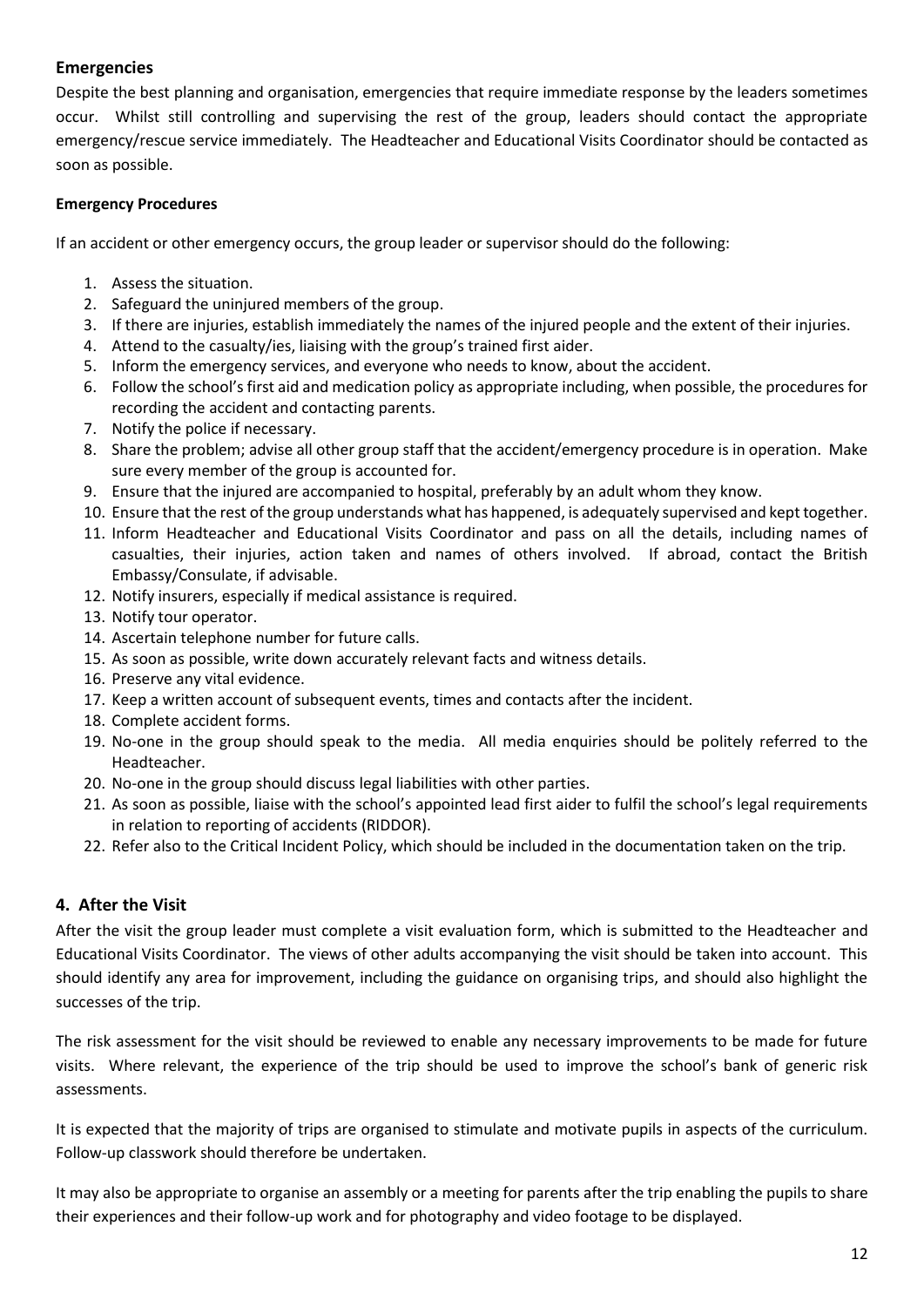## **Appendix A - Check List for Educational Visit**

| Name of Teacher | <b>Class/Year Group</b> |  |
|-----------------|-------------------------|--|
| Venue of Visit  | Date of Visit           |  |

#### *Prior to the Visit (At least four weeks before the visit)*

| Gather details of costing and facilities and link with the purpose of the visit    |  |
|------------------------------------------------------------------------------------|--|
| Discuss the prospect of the visit with the Headteacher/SLT member and arrange date |  |

## *Pre-visit (No more than three months before the visit)*

| Consider suitability of the venue                                                                                                                                    |  |
|----------------------------------------------------------------------------------------------------------------------------------------------------------------------|--|
| Check toilet facilities (ask to see them)                                                                                                                            |  |
| Check lunch facilities (ask to see them)                                                                                                                             |  |
| Consider wet weather alternatives                                                                                                                                    |  |
| Consider most appropriate groupings for the visit                                                                                                                    |  |
| Consider Health & Safety issues                                                                                                                                      |  |
| Consider whether a guide is necessary (How will all of the children access the information?)                                                                         |  |
| Write the Risk Assessment for the visit and get it signed by the EVC                                                                                                 |  |
| Once agreed, parents should be informed (no later than 6 weeks before the visit if payment is requested in<br>order to allow them enough time to facilitate payment) |  |

#### *At least three weeks before the Visit*

| Arrange for letter to parents, signed by the Headteacher                                                                   |  |
|----------------------------------------------------------------------------------------------------------------------------|--|
|                                                                                                                            |  |
| Letter should include permission form, leaving and returning times, purpose of visit, what the children should wear, lunch |  |
| arrangements, transport and cost                                                                                           |  |

#### **Ensure pre-visit has taken place and risk assessment drawn up**

| Arrange for parents to accompany the children<br>(Always ask more parents than needed to cover for let-downs) |  |
|---------------------------------------------------------------------------------------------------------------|--|
| Order packed lunches from the kitchen for children with Free School Meals                                     |  |

### *Three days before the Visit*

| Check that all helpers are still available                         |  |
|--------------------------------------------------------------------|--|
| Group the children and write detailed instructions for the helpers |  |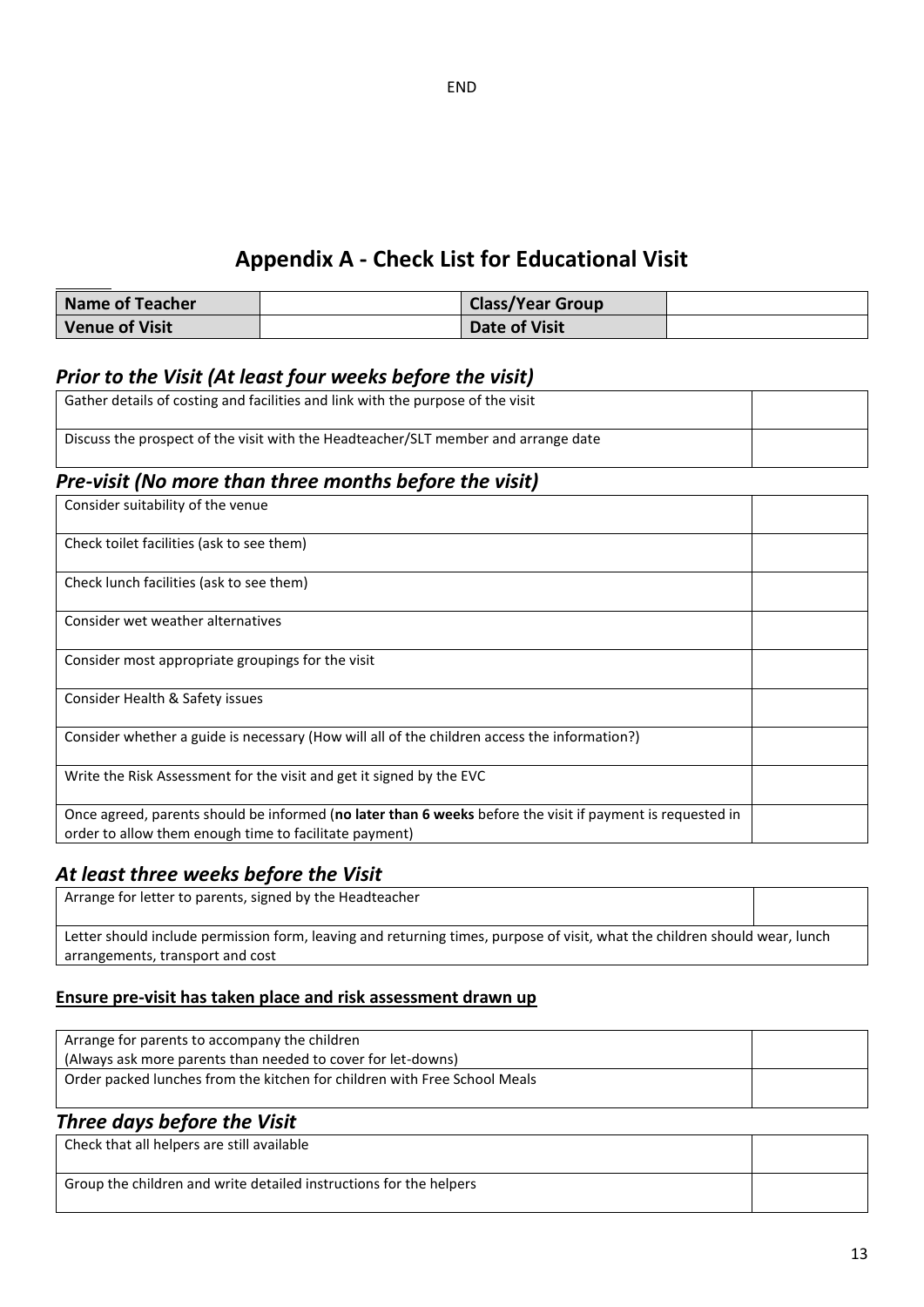| Do not group children with their own parents (except in nursery and Reception if appropriate or where this   |  |
|--------------------------------------------------------------------------------------------------------------|--|
| decision has been reached in agreement with a senior leader)                                                 |  |
| Check first aid kit and sick bags                                                                            |  |
|                                                                                                              |  |
| Check for children requiring on-going or emergency medication (e.g. asthma sufferers) and ensure you         |  |
| have the medication with you and know how and when to use it                                                 |  |
| Check with transport providers and the venue that the details are clear and in place                         |  |
|                                                                                                              |  |
| Check arrangements for payment (Do you need a school cheque to pay a museum?)                                |  |
|                                                                                                              |  |
| Ensure that all permission forms are signed and returned (without these children cannot go on the visit) $-$ |  |
| Chase any forms that have not been returned                                                                  |  |
| <b>Check Risk Assessment</b>                                                                                 |  |
|                                                                                                              |  |

#### *On day of visit*

| Ensure that you have first aid kit and mobile phone (A school mobile phone is available)                    |       |  |
|-------------------------------------------------------------------------------------------------------------|-------|--|
| Ensure that you have any emergency or on-going medication (e.g. asthma pumps)                               |       |  |
| Ensure that all children have a packed lunch if appropriate                                                 |       |  |
| Ensure all children have a coat                                                                             |       |  |
| Give children details of their helper and allocate them a partner                                           |       |  |
| (this can be done the day before and a reminder given prior to the trip beginning)                          |       |  |
| On the coach children must not sit on front seats, they must all wear seat belts, there should be no eating |       |  |
| or drinking, remove coats to help prevent travel sickness.                                                  |       |  |
| Take every opportunity to count the children                                                                |       |  |
| If there is going to be a delay in returning, please contact the school (ensure an indication of the return |       |  |
| time is provided if there is a delay so the school can contact parents at the earliest possible point)      |       |  |
| Any accidents / incidents must be reported to the Headteacher on return to school                           |       |  |
| Signed:                                                                                                     | Date: |  |

Please take a copy along with all related risk assessments to the Educational Visits Co-ordinator (EVC) on completion for checking and signing - **no later** than 1 week prior to the trip (preferably 3 weeks in advance).

### **Educational Visits Co-ordinator**

|                  | Any steps, additions or adjustments to be addressed: |       | Tick when completed: |
|------------------|------------------------------------------------------|-------|----------------------|
|                  |                                                      |       |                      |
|                  |                                                      |       |                      |
| Signed:<br>(EVC) |                                                      | Date: |                      |
|                  |                                                      |       |                      |